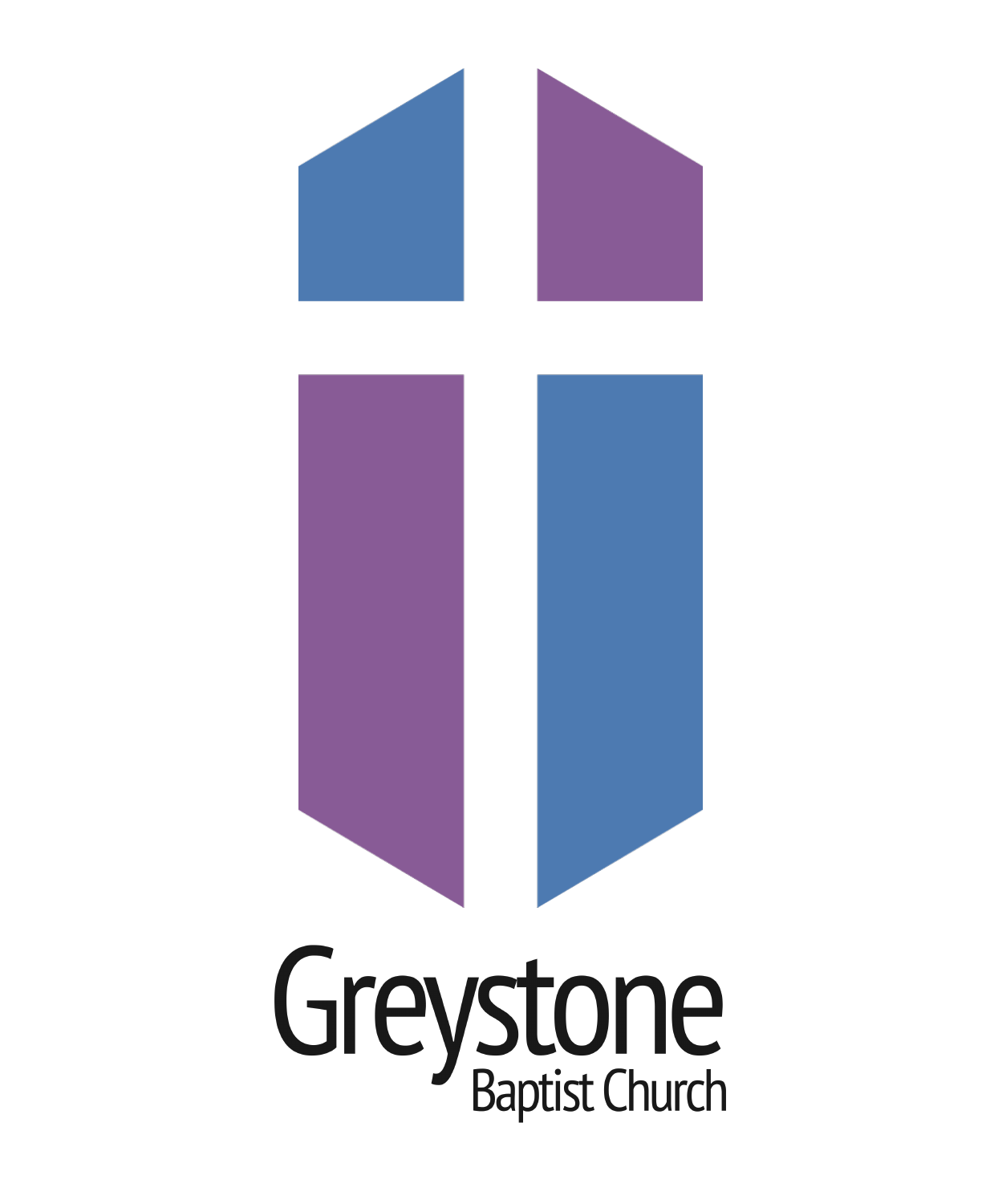# Youth Greeters

Deanna Choplin Joel Ngandu Jonathan Ngandu Hadley Roberts

# Youth Ushers

Walker Alston Brianna Brice Aidan Eshleman Mia Ng Uel Ngandu Maya Walker

*With Christ as the Cornerstone, we will build a church of living stones, where every member is a minister and is equipped to express God's love by word and deed to all people.* 

 *Based on I Peter 2:5,*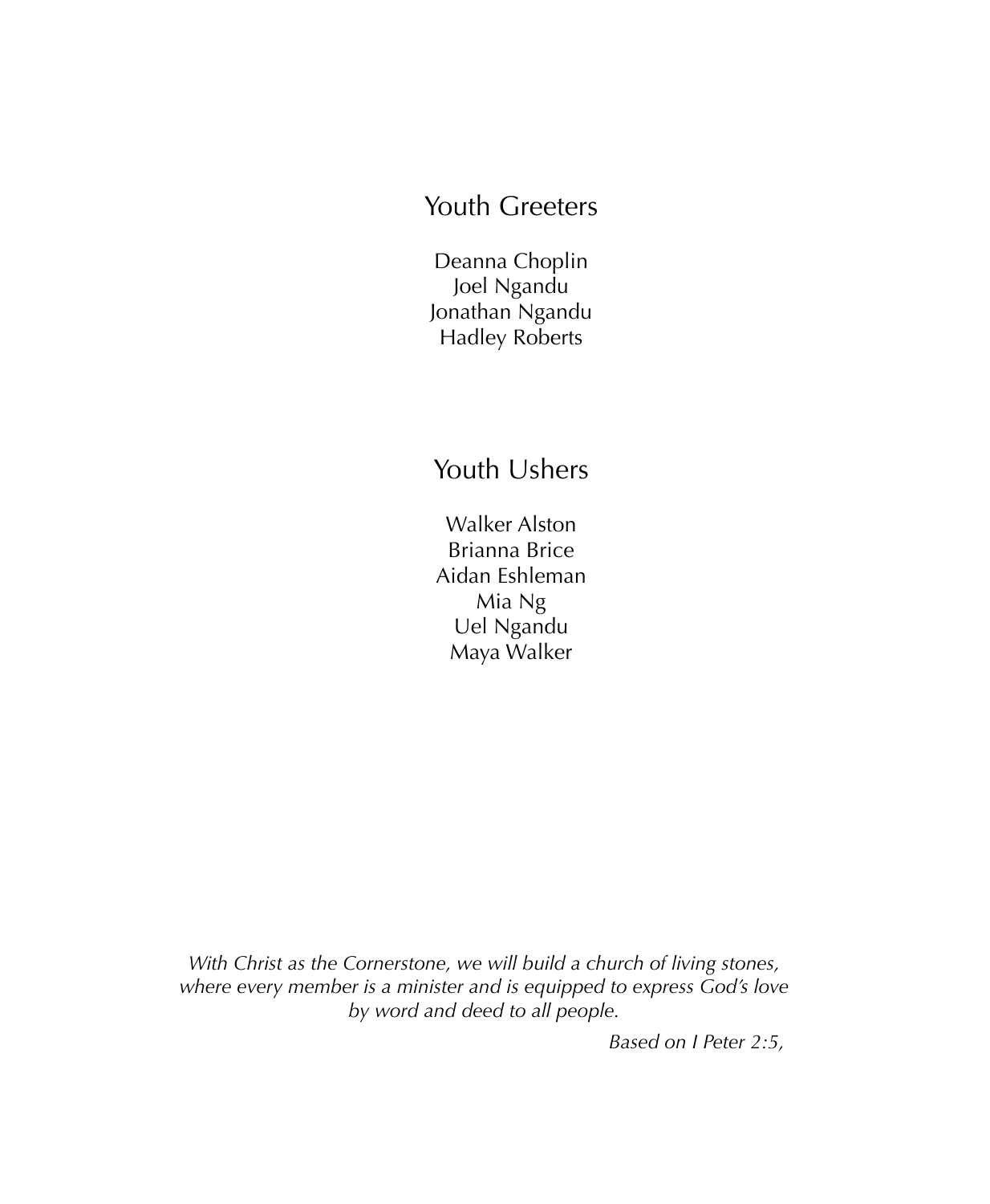#### ☦ Please rise in body or spirit.

# **The Worship of God**  Youth and Graduation Sunday **Fig. 2022** June 12, 2022

 *All are invited to sing during worship! Masks are recommended but not required. For anyone who would like to wear a mask but does not have one, they are available at the back of the sanctuary.* 

Mia Ng and Chrissy McIvor

**Prelude** "Fantasie"by J. A. Arts

## **Welcome Anna Beth Cross**

## **<sup></sup> Call to Worship Additional Example 2.1 <b>A** Aaron Ng and Maya Walker

- One: When many in the world are cast out and turned away…
- **All: We will be accepting and welcoming of all.**
- One: When many people are alone and have no one to turn to…
- **All: We will be a family for everyone.**
- One: When the world is filled with hatred and darkness…
- **All: We will be loving and kind.**
- One: When we struggle to find spaces that allow us to be who we are…
- **All: We will be a place of belonging.**
- One: When many are experiencing danger and destruction…
- **All: We will be a safe community.**
- One: When we see others in need, in our community and our world…
- **All: We will be servants of God's grace.**
- One: When we gather in this place…
- **All: We will worship God together.**
- One: As a youth group and church family…
- **All: We will be faithful and present.**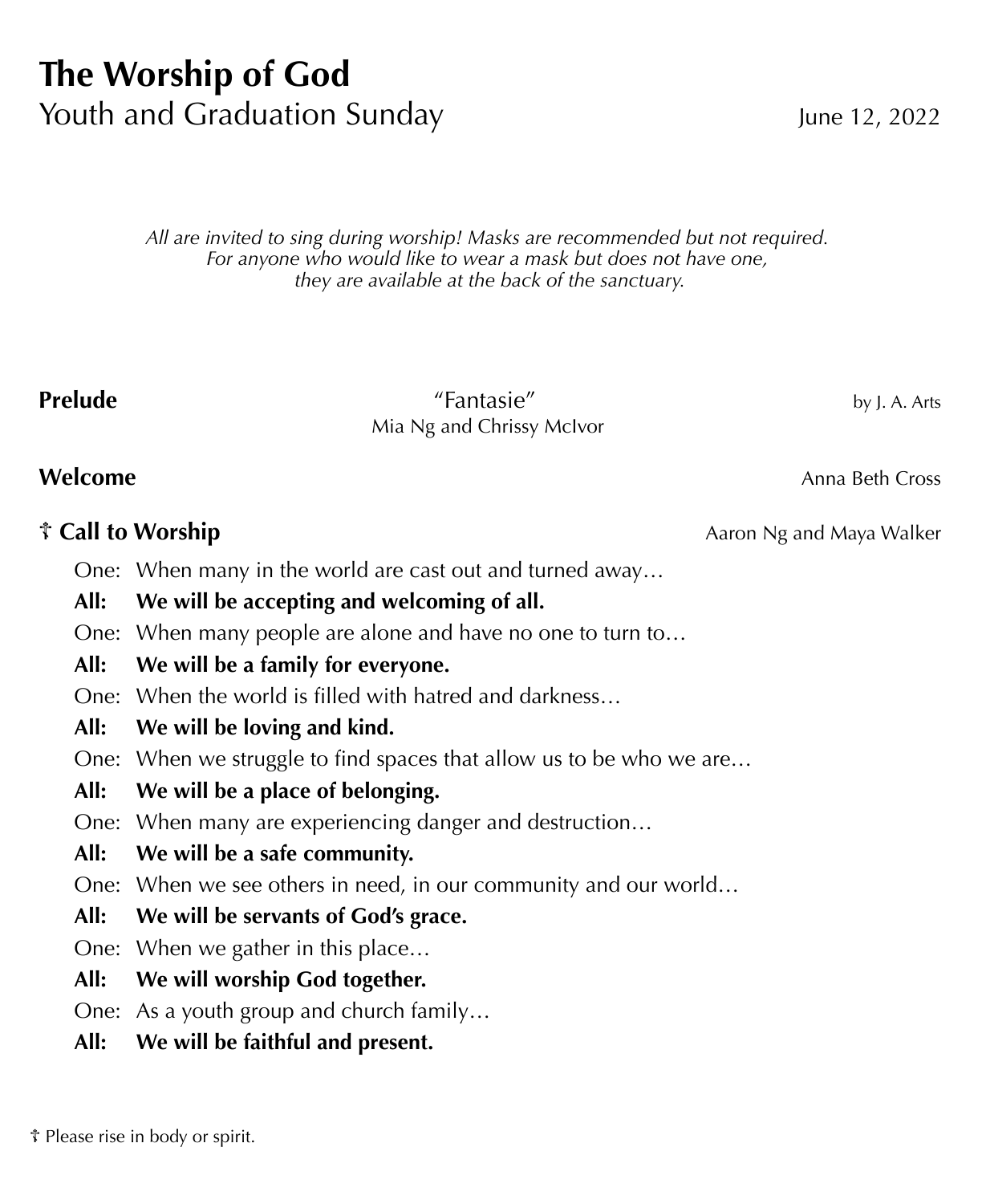# **† Opening Song**  $\bullet$  "Echo" By Elevation Worship

**Verse 1: When night has fallen When fear is common Still You're calling me When faith is lost and My hope exhausted You will be my strength** 

**Pre-Chorus:** 

**When my mind says I'm not good enough God You're enough for me yeah I've decided I'm not giving up You won't give up on me You won't give up on me** 

**Chorus 1:** 

**Your love is holding on and it won't let go I feel it breaking out like an echo Your love is holding on and it won't let go I feel it breaking out like an echo Echo in my soul soul (Soul soul)** 

**Verse 2:** 

**In every season You keep repeating Promises to me Now there's no stopping What you have started Until it is complete** 

**Chorus 2: Your love is holding on and it won't let go I feel it breaking out like an echo Your love is holding on and it won't let go I feel it breaking out breaking out hey** 

**Scripture Reading** Acts 1:1-11 Acts 1:1-11 Aaron Ng

**Children's Sermon Children's Sermon Diana Dew and Deanna Choplin**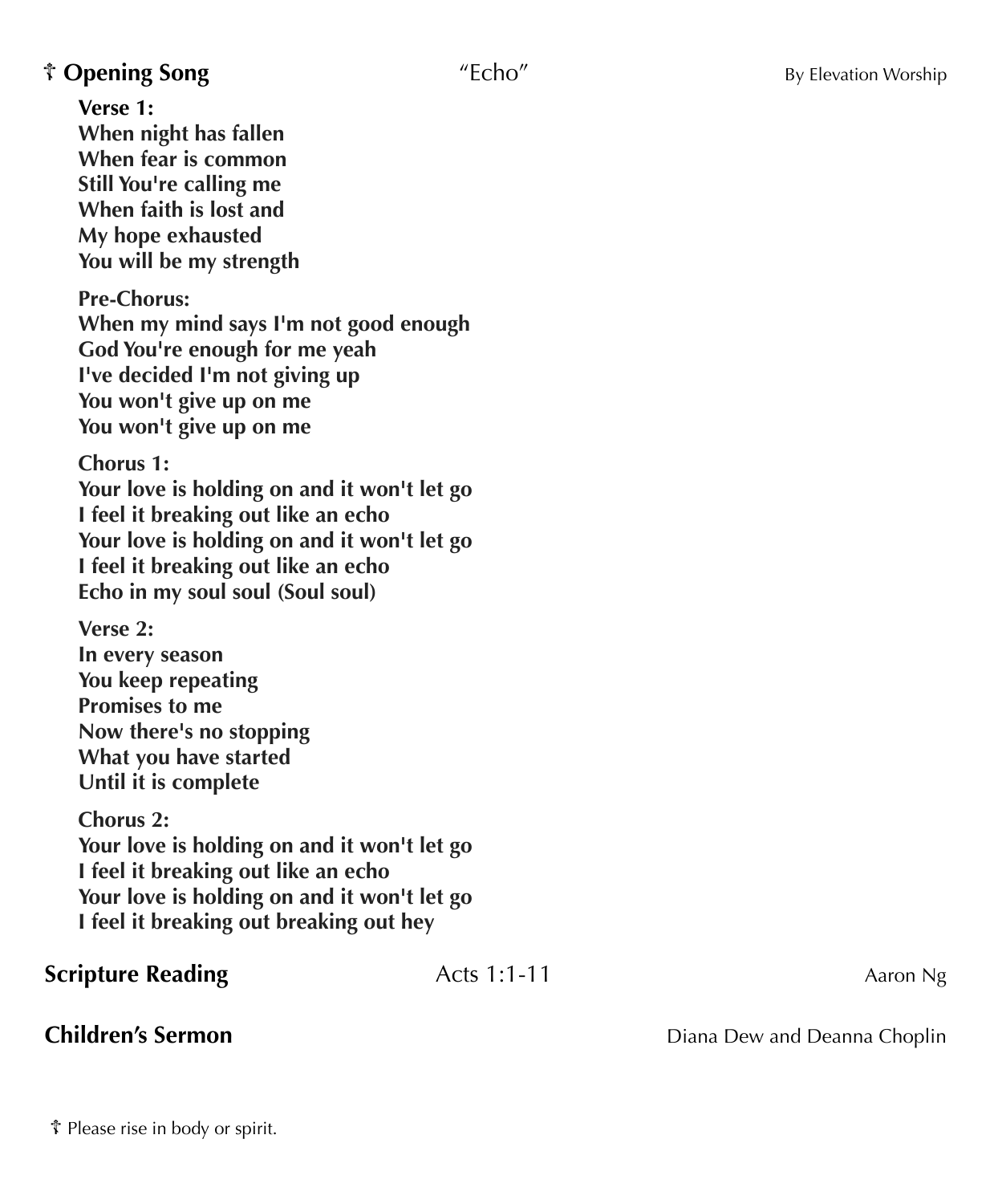*As our offertory song is sung, please feel free to place your offering in the plates that are passed, or you can also give online at [greystonechurch.org](http://greystonechurch.org/)/give.* 

**Offertory Song** <br> **Conserved Alternative Systems** By Elevation Worship Jonathan and Joel Ngandu

Verse 1: Blessed are the poor in spirit For theirs is the Kingdom of Heaven Blessed are those who mourn For they will be comforted Blessed are the meek For they will inherit the Earth Blessed are those who hunger and thirst for righteousness Chorus: For they will be filled They will be filled This is the Kingdom This is the Kingdom This is the Kingdom of Heaven Ask and He will Ask and He will This is the Kingdom This is the Kingdom This is the Kingdom of Heaven Verse 2: Blessed are the merciful For they will be shown mercy Blessed are the pure in heart For they, they will see God Blessed are the peacemakers For they will be called "children of God" Blessed are those who are persecuted Because of righteousness Chorus

Bridge: Ask and you'll receive Seek and you will find Knock and the door will be opened Knock and the door will be opened X2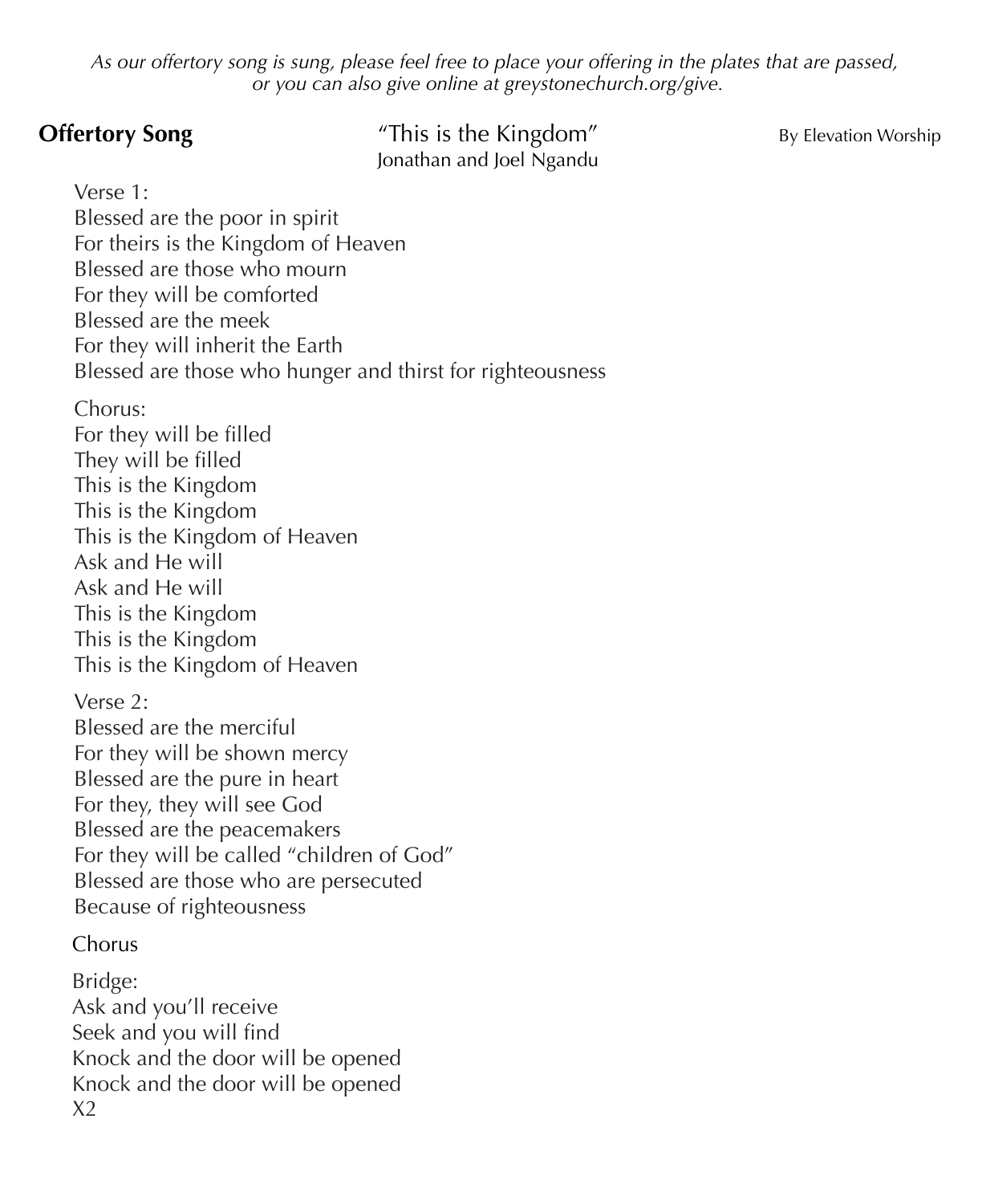**Praise God, from whom all blessings flow; Praise Christ, all people here below; O praise God! Alleluia! Praise God above, ye heavenly host; Creator, Christ, and Holy Ghost. O praise God! O praise God! Alleluia! Alleluia! Alleluia!** 

**Musical Reflection 1988 "Alone"** Words by Maya Angelou, GBC Youth and Adult Choirs Music by Christian McIvor

Lying, thinking Last night How to find my soul a home Where water is not thirsty And bread loaf is not stone I came up with one thing And I don't believe I'm wrong That nobody, But nobody Can make it out here alone.

Alone, all alone Nobody, but nobody Can make it out here alone.

There are some millionaires With money they can't use Their wives run round like banshees Their children sing the blues They've got expensive doctors To cure their hearts of stone. But nobody No, nobody Can make it out here alone.

Alone, all alone Nobody, but nobody Can make it out here alone.

(cont'd on next page)

*T* **Doxology 19.13.13.13.13.14** "Praise God from Whom All Blessings Flow" LASST UNS ERFREUEN

**Prayer** Mordecai Ngandu **Prayer** Mordecai Ngandu **Mordecai Ngandu** Mordecai Ngandu ng Mordecai Ngandu ng Mordecai Ngandu ng Mordecai Ngandu ng Mordecai Ngandu ng Mordecai Ngandu ng Mordecai Ngandu ng Mordecai Ngandu ng Mo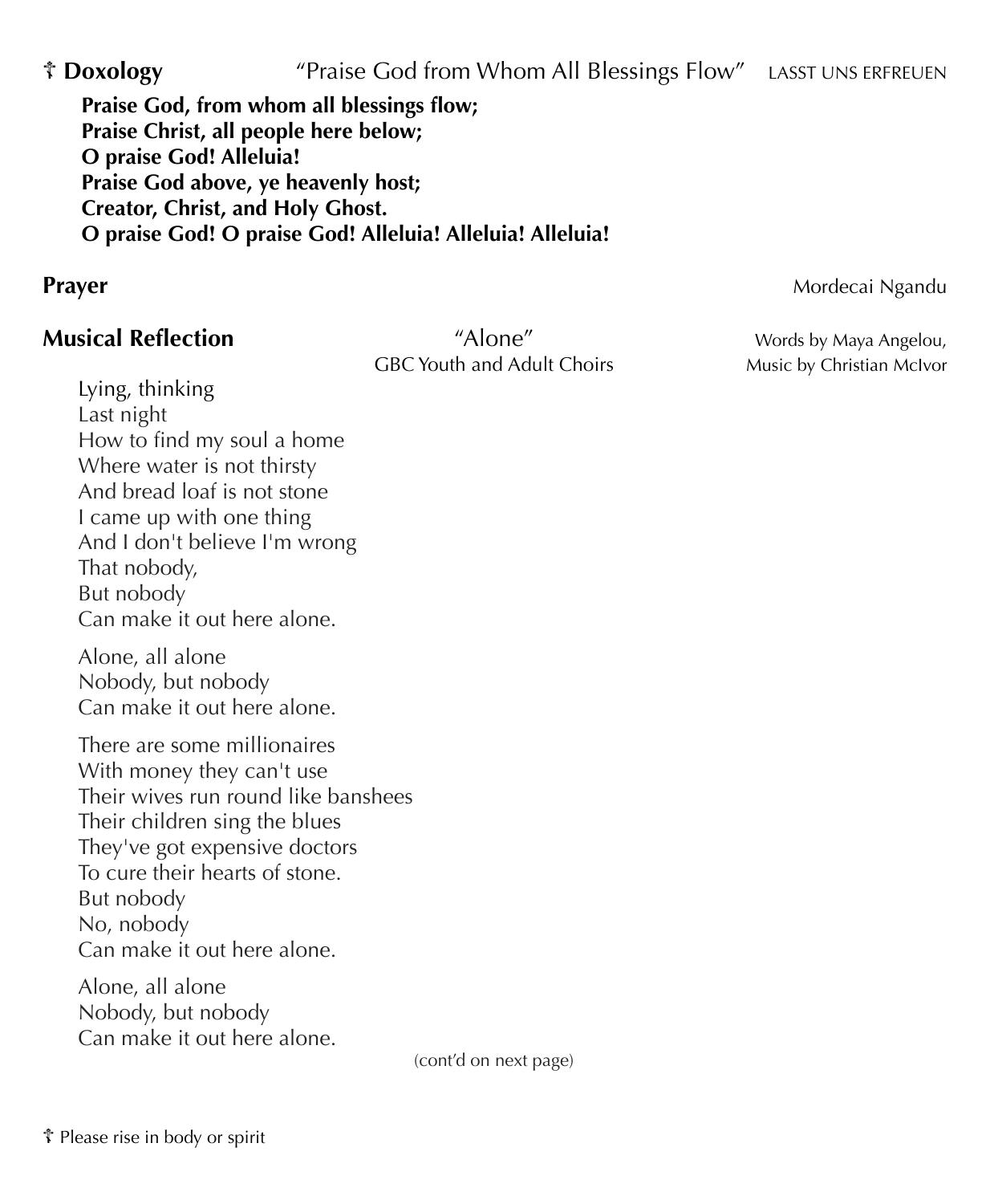| Now if you listen closely<br>I'll tell you what I know<br>Storm clouds are gathering<br>The wind is gonna blow<br>The race of man is suffering<br>And I can hear the moan,<br>'Cause nobody,<br>But nobody<br>Can make it out here alone.<br>Alone, all alone<br>Nobody, but nobody |                    |                      |
|-------------------------------------------------------------------------------------------------------------------------------------------------------------------------------------------------------------------------------------------------------------------------------------|--------------------|----------------------|
| Can make it out here alone.                                                                                                                                                                                                                                                         |                    |                      |
| <b>Scripture Reading</b>                                                                                                                                                                                                                                                            | Acts 2:37-47       | Ariel Ngandu         |
| <b>Sermon</b>                                                                                                                                                                                                                                                                       | "What Comes Next?" | Anna Beth Cross      |
| <b>Sermon Response</b>                                                                                                                                                                                                                                                              |                    | <b>Walker Alston</b> |
| † Hymn of Response<br>"Will You Let Me Be Your Servant"<br>THE SERVANT SONG;<br>Words and Music by Richard Gillard                                                                                                                                                                  |                    |                      |
| Will you let me be your servant,<br>let me be as Christ to you?<br>Pray that I may have the grace<br>to let you be my servant too.                                                                                                                                                  |                    |                      |
| We are pilgrims on a journey;<br>we're together on the road.<br>We are here to help each other<br>walk the mile and bear the load.                                                                                                                                                  |                    |                      |
| I will hold the Christ-light for you<br>in the nighttime of your fear.<br>I will hold my hand out to you,<br>speak the peace you long to hear.                                                                                                                                      |                    |                      |
| I will weep when you are weeping;<br>when you laugh I'll laugh with you.<br>I will share your joy and sorrow<br>till we've seen this journey through.                                                                                                                               |                    |                      |
| (cont'd on next page)                                                                                                                                                                                                                                                               |                    |                      |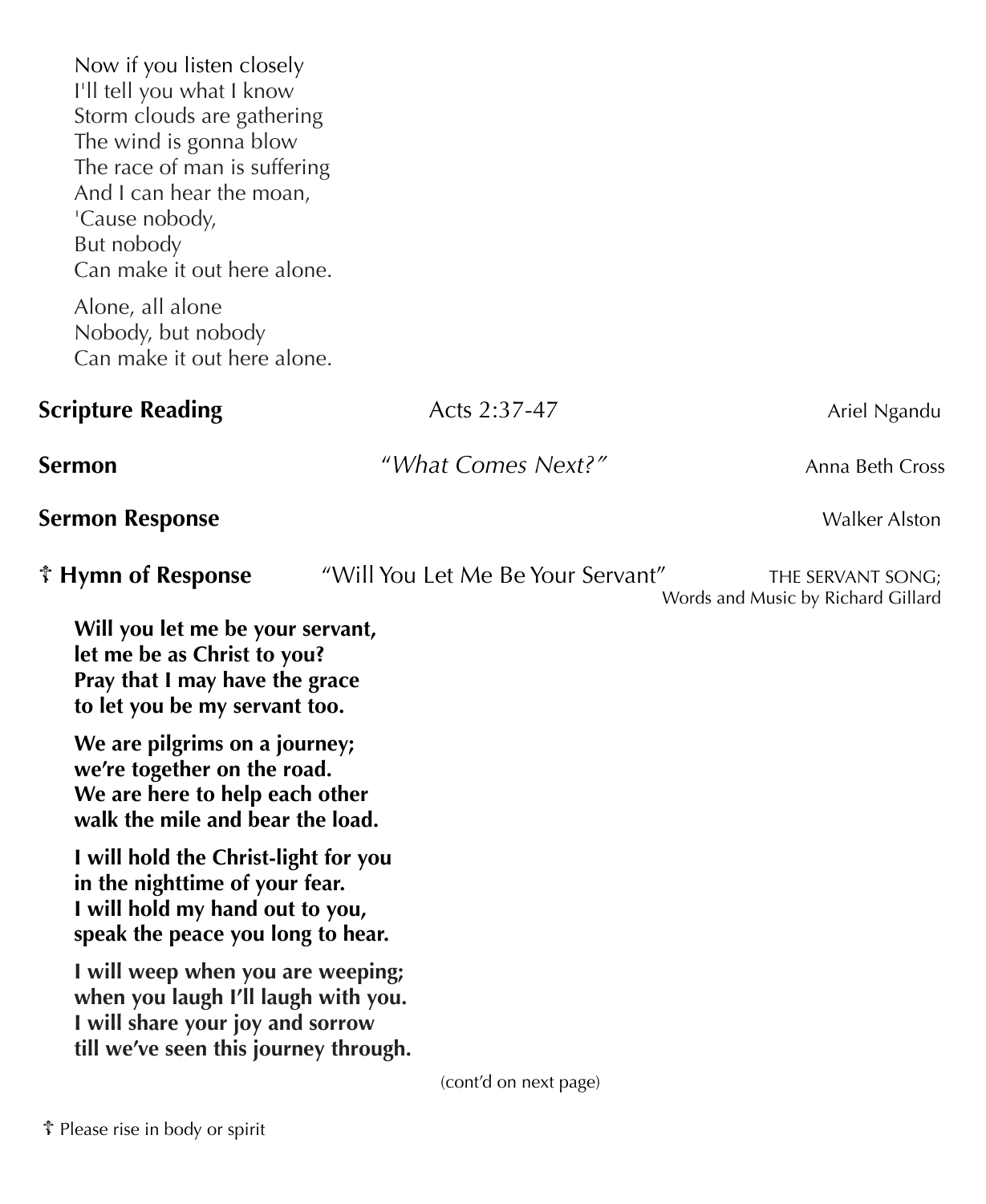**When we sing to God in heaven, we shall find such harmony, born of all we've known together of Christ's love and agony.** 

**Will you let me be your servant, let me be as Christ to you? Pray that I may have the grace to let you be my servant too.** 

## **Celebrating Community Celebrating Community Aidan Eshleman**

**Graduate Recognition Anna Beth Cross and Chrissy Tatum Williamson** 

*Please see insert for responsive reading and list of graduates.* 

**Benediction** GBC Youth

**Postlude** "Living Stones" Words and Music by Christian McIvor Christian McIvor ©2020

> Music and song texts printed in this bulletin used by permission with CCLI License #295340 and OneLicense License # P-400143.



*Greystone Baptist Church | 7509 Lead Mine Road, Raleigh, NC 27615*  Church Office Hours: 8:30-4:30 PM (M-Th) | Phone: (919) 847-1333 | Email: [office@greystonechurch.org](mailto:office@greystonechurch.org) Website: [www.greystonechurch.org](http://www.greystonechurch.org) | Facebook: @greystonebaptistchurch | Instagram: @greystonechurch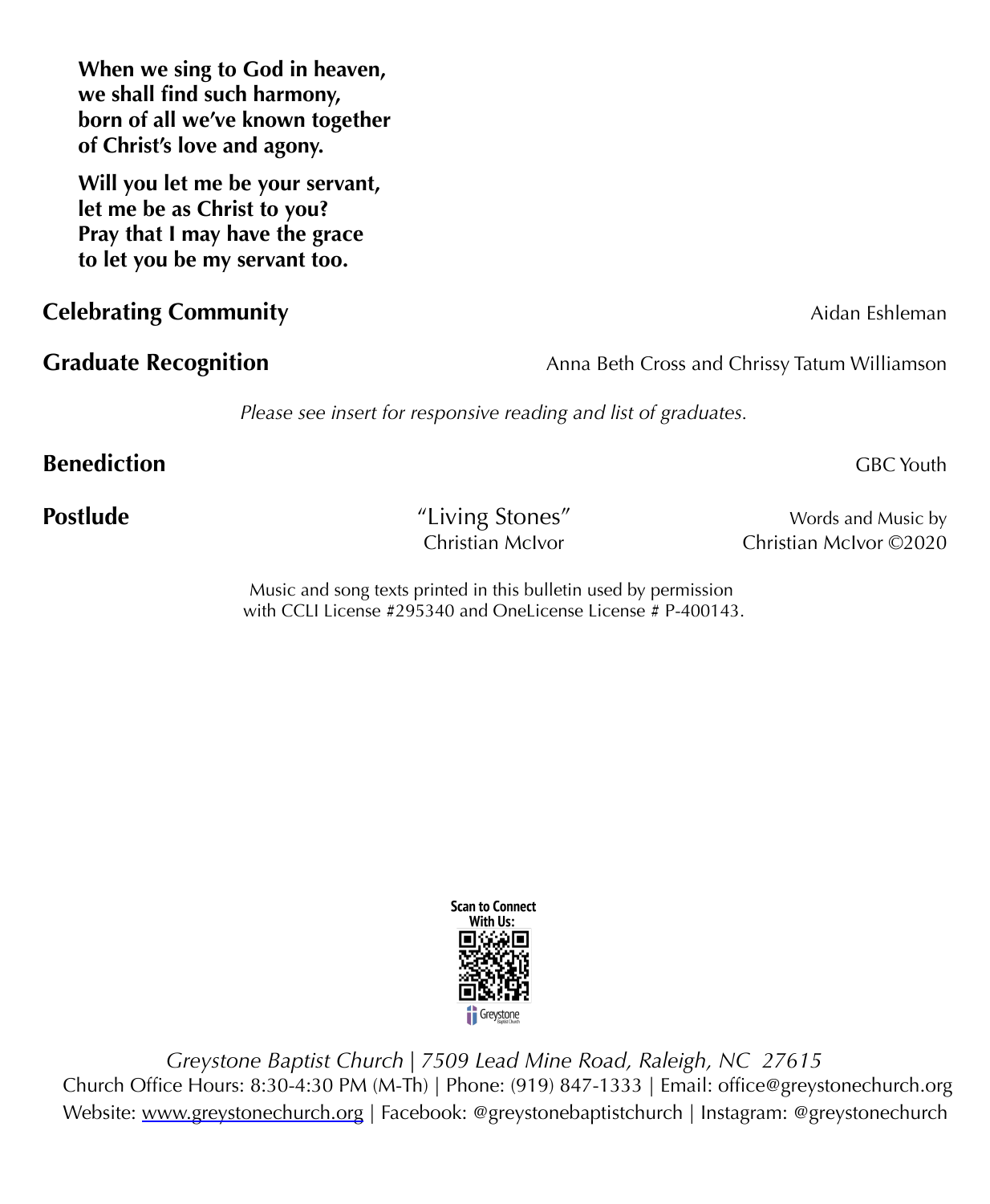# **A Litany of Blessing for Our Graduates**

- One: We stand in awe and humility, O God our Creator,
- **All: Of the good gifts that you have shared with us through these graduates.**
- One: You have instilled in them an insatiable curiosity About your world, your people, and your earth.
- **All: This curiosity, this thirst for truth, Has led them here to this place,**
- One: And we are so grateful for the privilege to hold them close
- **All: As they grew, struggled, discovered, and flourished.**
- One: And now, as they go from here, We ask that you would graciously continue to fill them
- **All: With a deep and abiding knowledge of your love for them.**
- One: And we, who remain here, ask that you would fill us
- **All: With a deep and abiding love to continue loving them in their transitions.**
- One: Diana Dew and Mordecai Ngandu,
- **All: As you move into your next chapter, know that we hold you in our hearts, and that you carry this community with you.**
- One: We commission you, through the Spirit and love of God,
- **All: To tend to the world and help set it right once again.**
- One: May you have an open heart to feel the world's pain,
- **All: And courage enough to not be overwhelmed by its suffering.**
- One: May you pour out love to every person you encounter,
- **All: Seeing the Image of the Divine that sparks within each human.**
- One: We commission you, through the Spirit and love of God,
- **All: To add beauty in this world.**
- One: May you be filled with imagination
- **All: So that you can see the hope of resurrection and let it shine through you.**
- One: May you live your life with an awareness that real life is happening to you right now,
- **All: And that life does not begin at some later milestone.**
- One: We commission you to go forth from this place As the light of the world and the salt of the earth.
- **All: You have formed us and we are a better community because of your presence.**
- **ALL: As God sent the Holy Spirit to the disciples at Pentecost, God sends the Spirit with you to empower you, to strengthen your faith, and to comfort you in all that will come. Amen.**